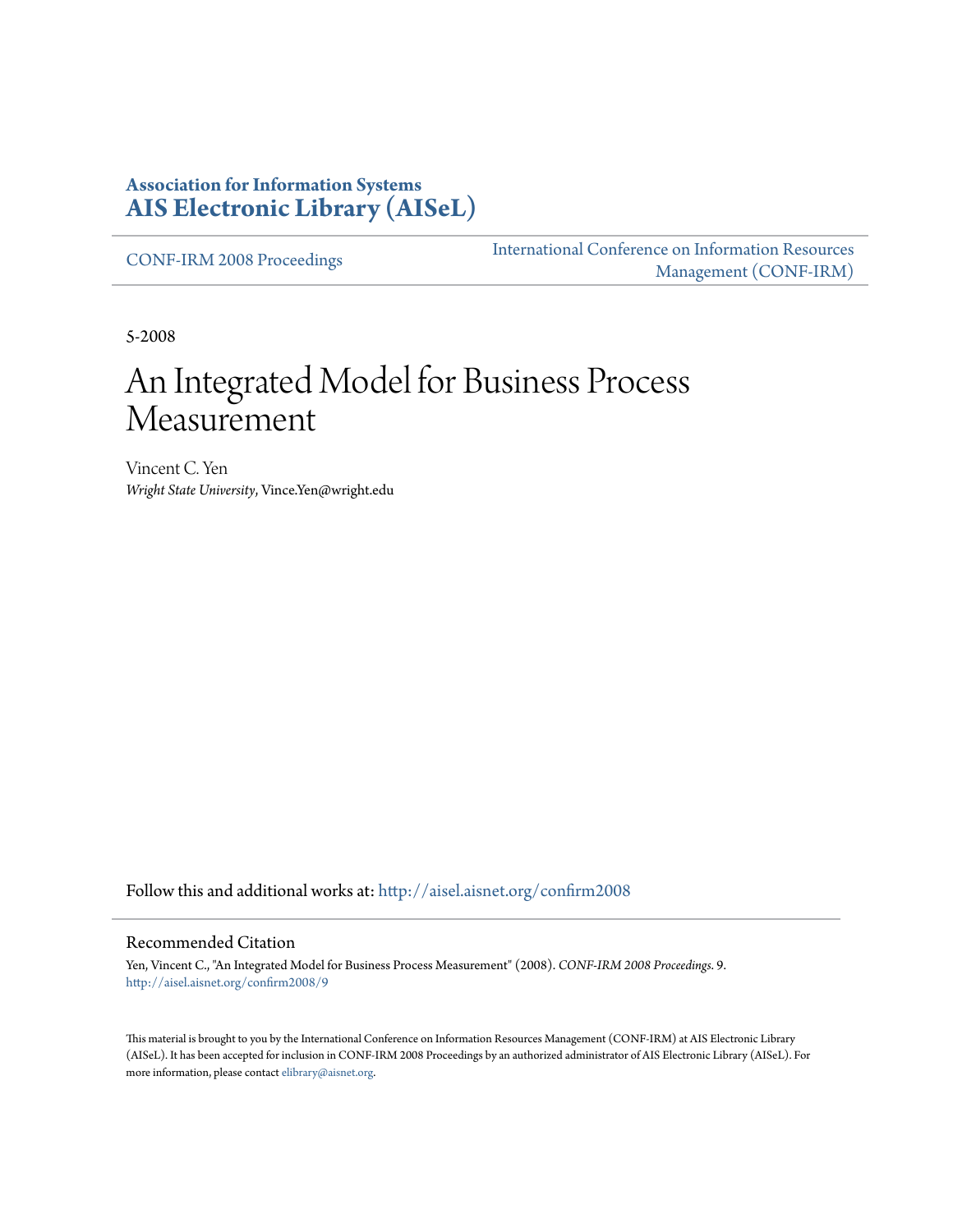# **14F. An Integrated Model for Business Process Measurement**

Vincent C. Yen Wright State University Vince.Yen@wright.edu

#### *Abstract*

Business process management has been a very active subject in practice, software industry and research for the last ten years. Many important contributions are in the business process modeling and its software implementation. Development of Business process modeling software and its ability of using Web Services are key factors for the popularity of the subject. Now businesses are increasingly capable of designing and redesigning business processes to improving business operations and reap benefits, even gaining a competitive advantage. However, research in the evaluation of business processes is lacking behind those of modeling techniques. Past studies have been either on the internal quantitative performance measures or on the satisfaction of customers using qualitative measures. In this paper an attempt is made to combine all relevant measures (with respect to the goals of the business process) into one overall measure. The overall measure is to reflect all stakeholders' perspective and importance on the goals of business process in question. The conceptual model is believed to be a promising tool. Some issues of the model are highlighted and briefly discussed for future research.

#### *Keywords*

Business process measure

# **1. Introduction**

Business process (BP) management has been a very active area in recent years. It is without doubt that core business processes are always being scrutinized for possible improvements in order to stay competitive. Information technology holds the best opportunity for realizing new levels of efficiency in business processes. Since business processes change from time to time due to new or modified company and government policies, requirements, and regulations, and also due to advances in information technology. Some well designed innovative business process could contribute paramount value because of the potential for gaining business competitiveness. In the 1990's the concept of business process re-engineering led by Hammer & Champy (1993) call upon businesses to total overhaul or even abandoning existing business processes and replace them with carefully designed new processes. Unfortunately, the BPR movement in the 90's was not successful because, it lacked the support of credible measurement for business process effectiveness, among many reasons. Management needs concrete or tangible evidence from business process implementations. Specifically, they need to know "what is the contribution of business process?" To answer this question some measurement or evaluation mechanism must be institutionalized and relevant data collected. In this paper, the main proposal is to discuss a concept or approach to measuring business process. First we provide a brief literature review.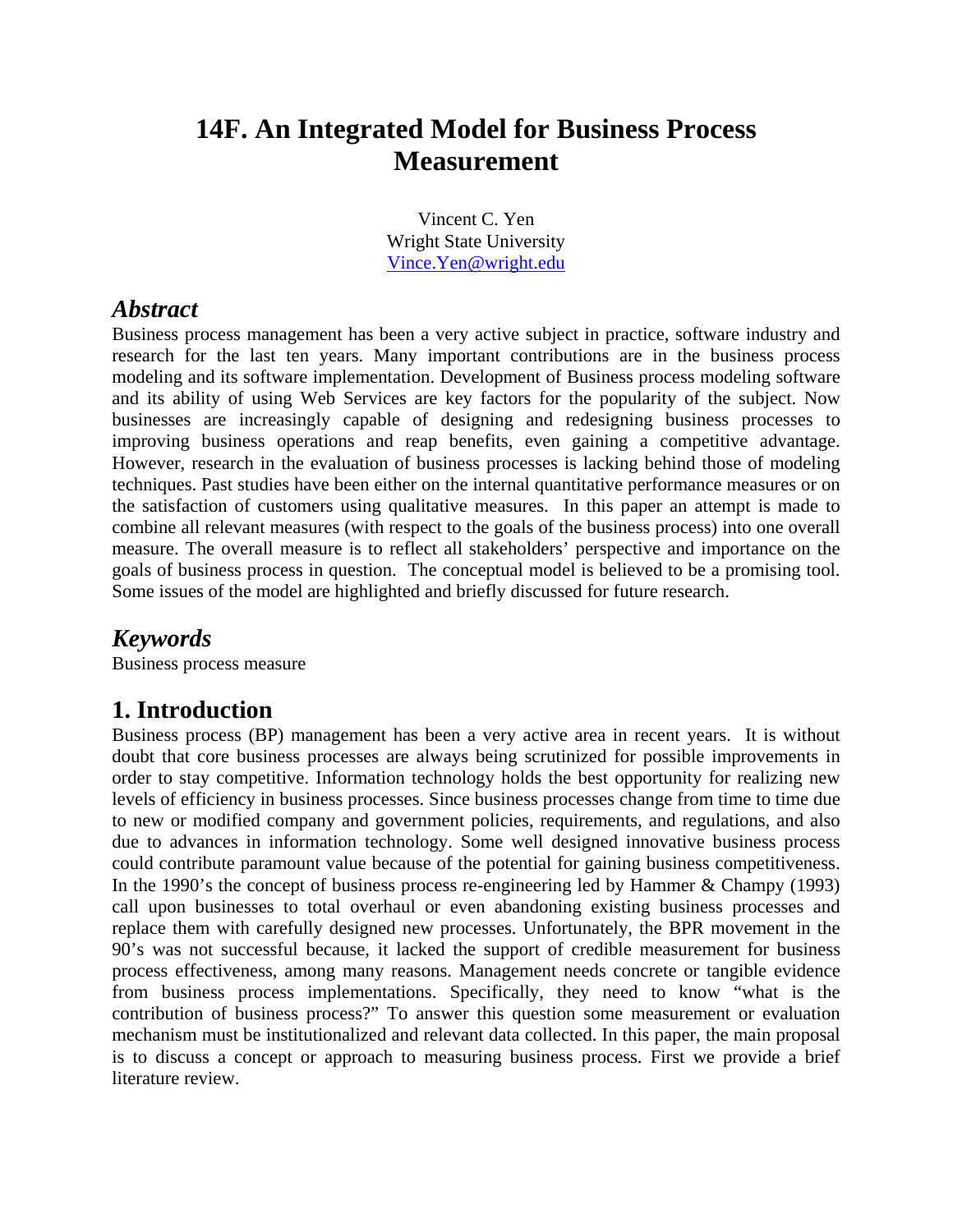#### **2. Factors that Influence the Selection of Business Process Measures**

Measuring a business process could be a very hard proposition because there is no one single approach, if existed, fits all types of applications. Its difficulty stems from a variety of factors, some of them are briefly discussed below.

- Business goals. It is a common principle that business processes must be aligned with business strategies of a firm. For strategies to be achievable, each should be transformed into explicit goals if possible. Business processes are setup to achieve the derived goals from the firm's strategies. Following the goal setting stage, each goal should be represented by a set of metrics that measure the effectiveness of business process. Different business goals will likely lead to different set of metrics.
- Type of business processes. Classifying business processes into types help making the study of processes easier because of similarities within the class of processes. It is generally the case that the goals of each process within the same class share some common requirements while processes from different classes may exhibit unique differences. According to Alonso, et al, (1997) business processes may be classified into four types: *production workflow, administrative workflow, ad hoc workflow, and collaborative process.* Consider the order fulfillment process, a production workflow type, one of its main goals is to maximize customer satisfaction which may be measured by the "on time delivery". This process is in sharp contrast to the product development process, a collaborative process, whose main goal is to develop new products that will receive market acceptance. A measure for such a process is the number of successful products developed over a fixed period of time which is quite different from the notion of "on time delivery".
- Business process perspectives. Different business process perspective leads to different measures. For each business process, Franken, Jonkers and Weger (1999) propose an evaluation that is based on five different perspectives. Each perspective must be definable by a set of performance indicators/metrics. The five perspectives and their related measure which is given in parenthesis are: customer perspective (response time), process perspective (completion time), product perspective (processing time), system perspective (throughput) and resource perspective (utilization rate). The set of measures defined under each perspective, however, are neither mutually exclusive nor independent. In addition, simultaneous optimization in all perspectives may not be possible because of conflicts among perspectives; e.g., high resource utilization may slow down services to customers. Other business process perspectives can be found in Kwan, and Balasubramanian (1997).
- Process Complexity. High process complexity could increase the difficulty of identifying tasks/sub-processes that generating faults and/or making contributions to the process. In terms of quantitative methods for measuring performance, many methods (e.g., queuing networks) would be too difficult to apply. Thus, the selection of measures for the business process could be influenced by the complexity level of the process. Rolón et al (2006) use FMESP – a framework for the modeling and evaluation of software processes – as a base, they develop a set of indicators for the evaluation of the complexity of business process models represented by BPMN (http://www.bpmn.org/) diagrams. Their procedure may aid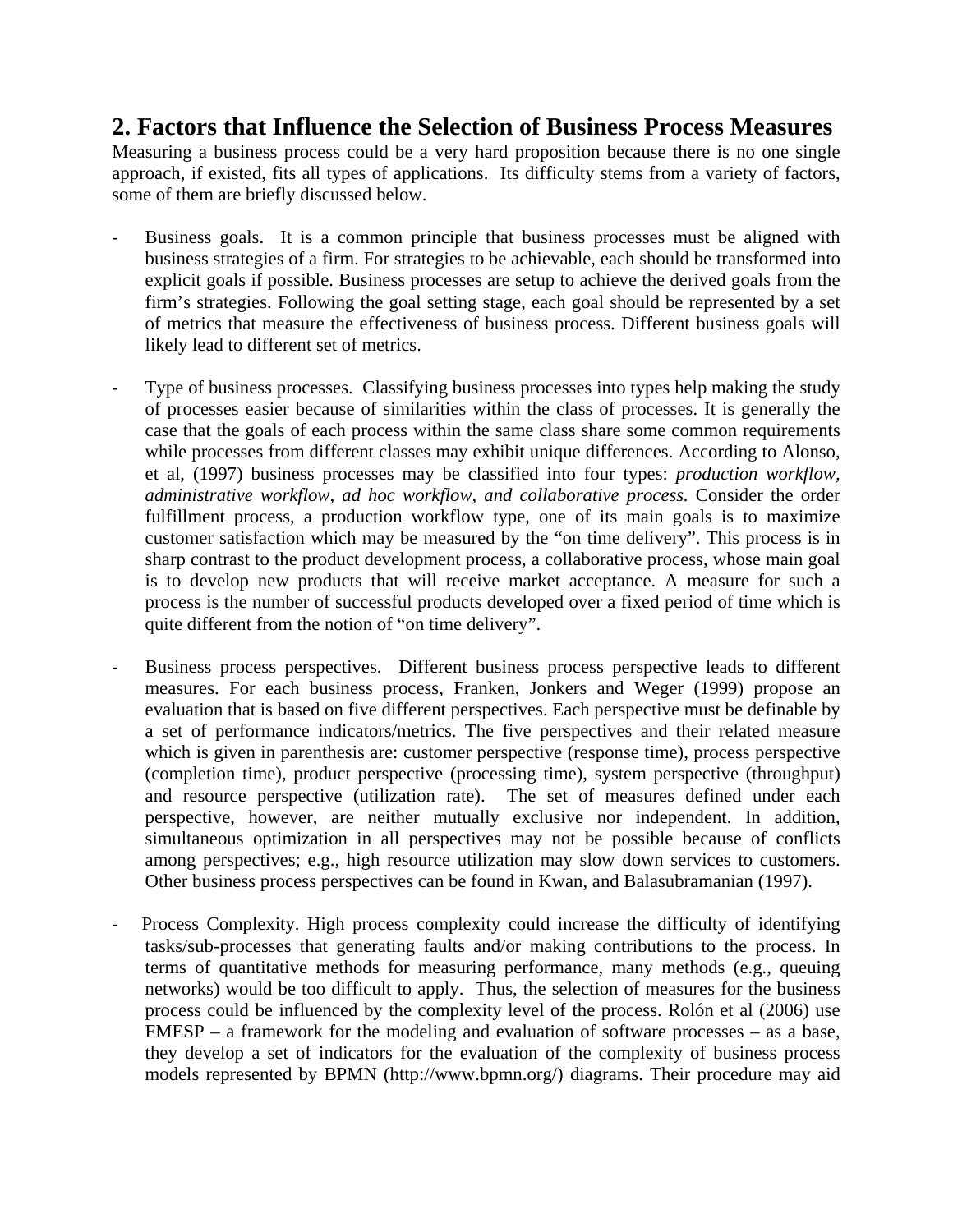in determining more appropriate methods for performance evaluation of a given business process.

### **3. Measurement and Analysis Techniques**

There are many measurement techniques that have been used for evaluating business processes. Because of differences in goals, types, complexity and perspectives with business processes discussed above, some techniques may be better suited than others in a given application. A broad range of techniques are available, a brief review of some techniques found in the literature follows.

*Questionnaires.* Generally, the first step in the measurement of a goal is to define what to be measured. Choenni, Bakker, and Baets (2003) propose a generic set of key parameters/attributes in the measure of business processes; they are speed/time, cost, quality, flexibility, and reliability. They assumed that all attributes could be quantified in terms of costs. Their measurement model is an additive cost model from each attribute. The meaning of each attribute must be clearly defined, for example, "speed/time" means the total time (or throughput time) it takes from the beginning of the process to the completion of the process. To obtain such data they use survey questionnaires. They conducted two surveys: one is before and the other is after the implementation of a business process. The difference from the two survey results is then converted to costs. Obviously, their approach will not generate reliable results because firstly their survey is not easy to answer by respondents with accuracy and secondly it is difficult to convert what is measured to cost units. The evaluation framework/desgn based on "before and after" (or pre/post) implementation of the business process is common among the literature. The framework relies upon an important assumption in that the difference between "before and after" measures can be attributable to the new process. The advantage of using survey questionnaires is that it could overcome the difficulties caused by certain subjective parameters that are not easily quantifiable, e.g., user satisfaction.

*Critical path analysis*. Traditional critical path analysis (in terms of throughput times) has been extended to the analysis of completion times of business processes with choice and iteration constructs (Jonkers, Boekhoudt, Rougoor, & Wierstra, 1999).

*Black box views*. In this approach the business process itself is viewed as a black box which is invisible, the system properties and behavior are studied through data collected from many inputs and their corresponding outputs.

*Markov chain modeling*. To use this technique, a business process has to be modeled in the form of states. States of a process undergo changes as activities advance. This phenomenon is modeled by a state transition probability matrix. A successful execution of a business process is when the process reaches its goal states from the initial states. An example of its application is in the calculation of expected completion time for each workflow case.

*Queuing theory*. A business process is designed to handle "cases". Each case is equivalent to a customer and each activity in a business process acts like a server in a queuing system. So a business process may be viewed as a queuing network and thus results from queuing network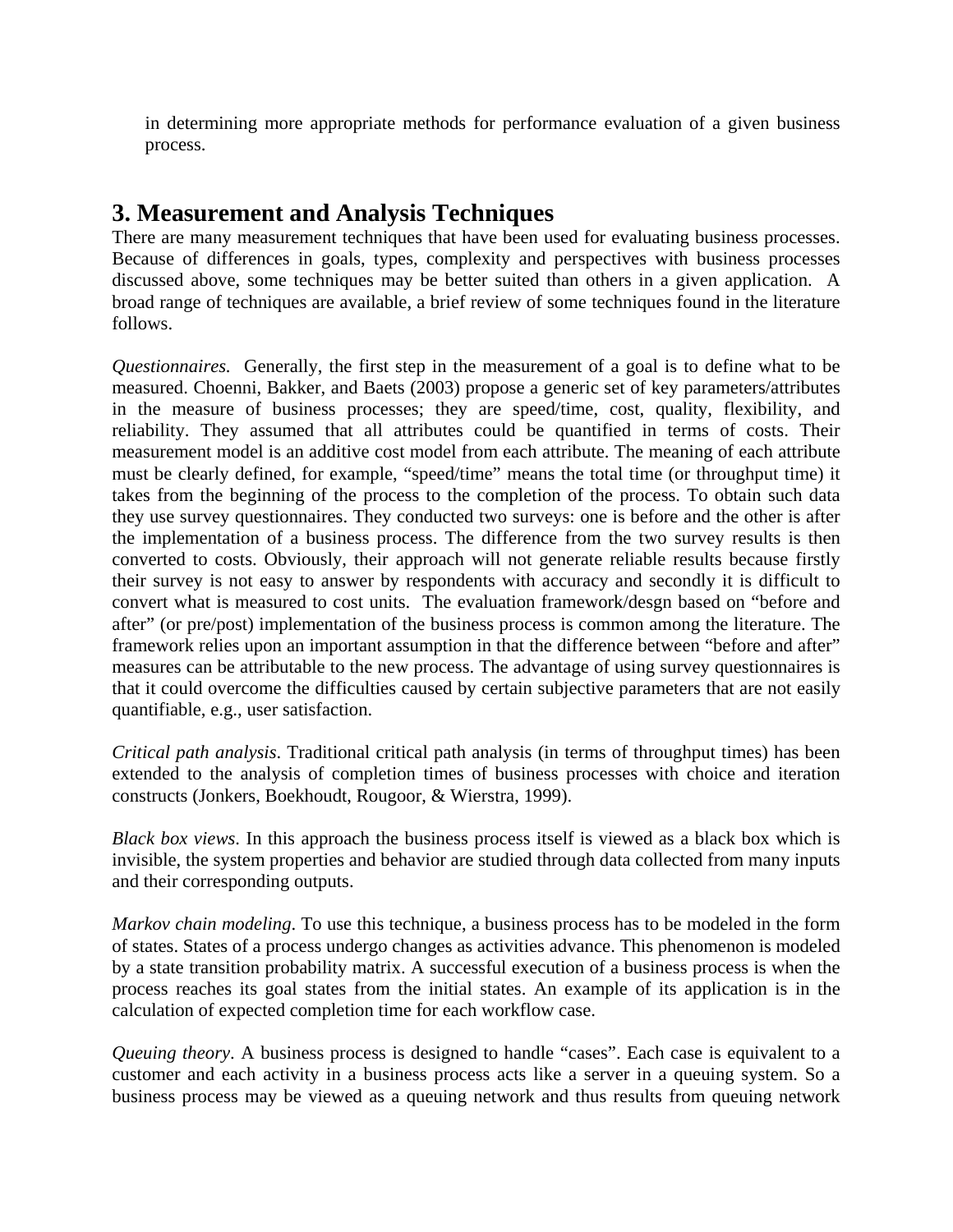theory may be applicable (Franken, Jonkers, & de Weger 1999). However, queuing theory is complicated by the fact that not only one needs to identify appropriate probability distribution for the arrival process and service time distribution of servers but also one needs specify the so called service discipline, e.g., first come first serve (FCFS). So in most cases application of queuing theory is limited to simpler workflow systems.

*Computer simulations.* This is a more flexible technique for complex processes because it requires little work from analytic modeling. Assumptions and probability distributions can be changed whenever one sees fit. However, strong statistical knowledge is required to analyze data and validate simulation results. An example is in Weyland & Engiles (2003).

*Direct Measures*. Votlins (2004) proposes a way of measuring the cost and time of a business process by calculating the time and cost of each activity and then sum over the entire process. Figure 1 is reproduced from Votlins (2004). If one is interested in studying the efficiency of business processes then Votlins's approach is preferred because measurements made at the activity level could help detecting which part/activity of the process revealing exceptional performance, bottlenecks and excessive idle time. In an all e-business process data collection from each activity could be automated; this will produce good source of data for analysis. On the other hand, if data could not be collected from some activities then a manual data collection is required; this may be much slower and produce less accurate data.



**Figure 1**. A Business Process for Selling Pizzas. (Source: Fig.1 of Vitolins, 2004.)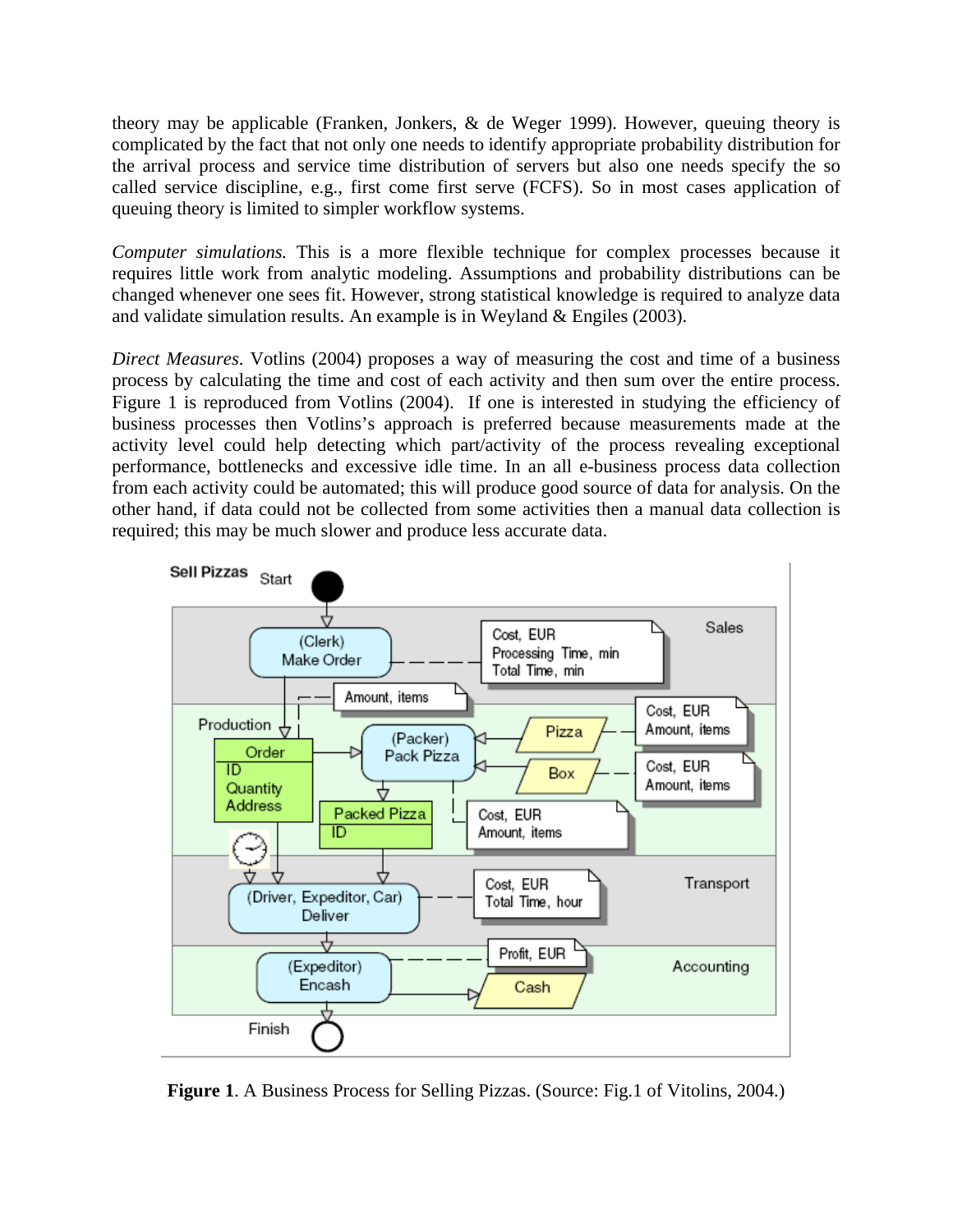## **4. An Integrated Model of Measures**

As stated in the beginning of this paper, the success of a business process is determined by the degree of achievement of pre-set goals. Goals of a business process are in general set forth on behalf of stakeholders who consist of customers, employees, stockholders, to name a few. So the measurement problem in hand is a multi-criteria one. In essence, we are faced with a design issue for the set of measures of business process that reflects all stakeholders' interests. Obviously the idea can be very difficult to carry it out in practice. So far, measurement techniques discussed above only serve a limited purpose because, in most cases, they focus on internal process performance and often limited to certain outcomes, e.g., completion time, costs; also, these measurement methods often belong to the quantitative category. In this paper, a new and simple approach to tackle the problem just described. The proposed approach is to developing an integrated measure that would be more representative of the interests of stakeholders (and therefore satisfying goals better); for simplicity and illustration, two important classes of stakeholders will be considered: customers and employees of the organization.

#### **4.1 Ordinal Scale Measures**

Generally, performance measures used for evaluating business processes are either quantitative or qualitative. As an example, a *patient clinical service process* (a business process) has the goal to provide prompt and quality service at low cost. An example of a quantitative measure for such a process is "mean completion time (MCT)"; this is the expected time from the entry point to the exit point of a case processing. Notice that the goal of the business process is stated in a multicriteria form. To evaluate the success of the process involves use of different measures. To simplify the discussion, we limit our consideration to two stakeholders: management and patients. From the managerial stand point of view, the goal is to achieve the lowest MCT or close to a pre-defined targeted MCT level as possible. However, this may not be the same from the customer/patient perspective. It is because patients are more concerned with receiving the necessary treatments (/quality) of the service (may be measured in qualitative terms such as degree of satisfaction) than the amount of time spent in the service. But the value of MCT is still relevant to the patient; it is simply not the top priority. In order to take both measurement perspectives into account, our approach is to convert and transform any measure into a common ordinal scale in terms of the degree of satisfaction, e.g., very unsatisfied, fairly unsatisfied, neural, fairly satisfied, very satisfied. Equivalently, a 5-point Liker scale can be used to represent the degree of satisfaction. Thus, for a business process, the first step is to identify all important measures that are perceived necessary from each stakeholder class perspective. Next, data are collected and results are calculated as defined by each measure. Then each of these calculated results is rated on the degree of satisfaction using a 5-point Liker scale by groups each consists a sample of members from a category of stakeholders. In the next section we discuss a way to combine them into one score; this score is defined to be the final performance score of the business process under study. The reason for converting all quantitative measures to a 5-point Liker scale is that it facilitates the composition of multiple measures to a single overall measure. For what follows it is assumed that that all quantitative measures could be mapped to a 5-point Liker scale. If a measure involves a qualitative variable it is assumed to be measured by the same 5-point Liker scale.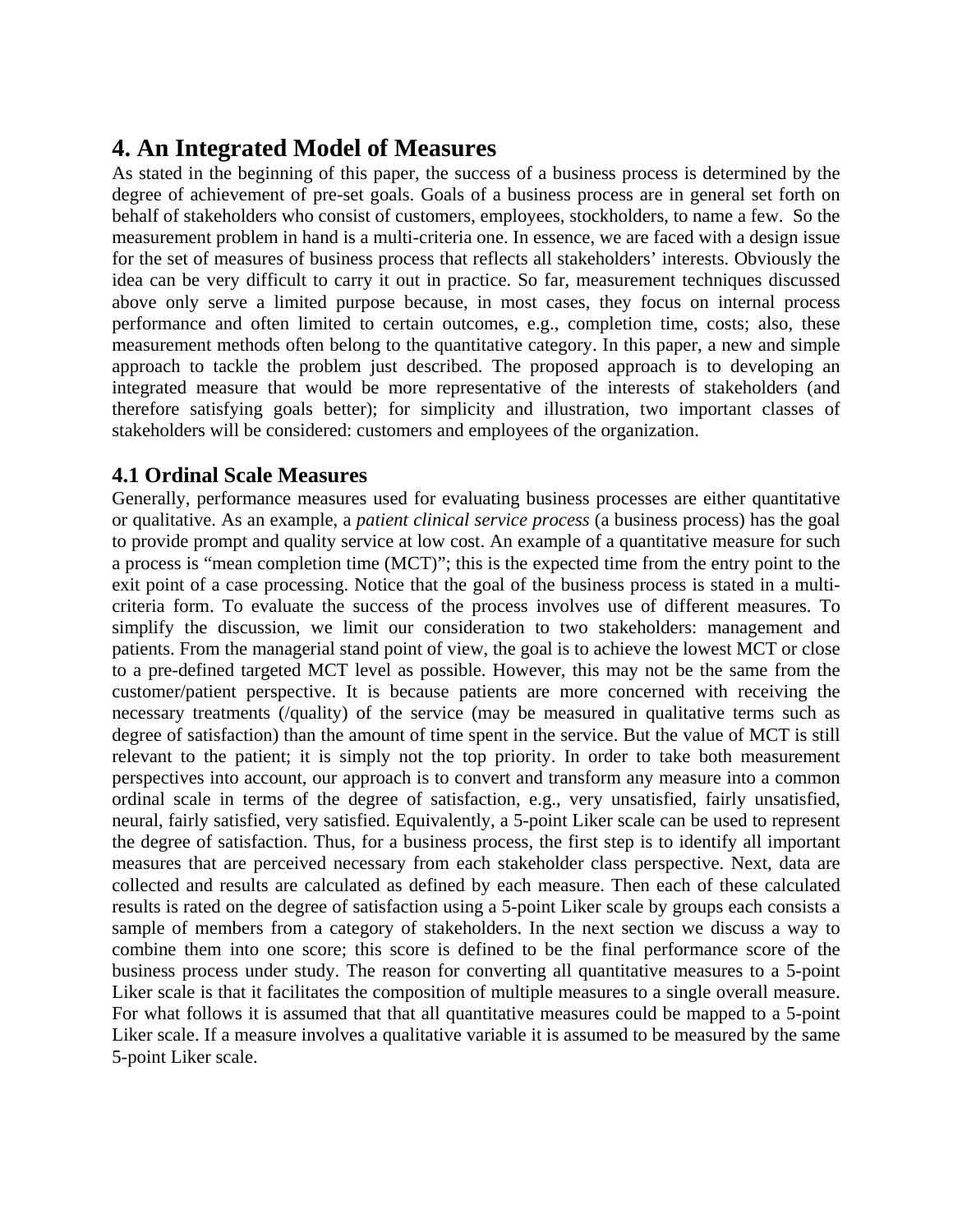#### **4.2 Composition of Measures and Issues**

In this section the composition of measures is described. Starting from a business process, the steps are: a) define business process goals, b) define critical measures, c) determine the weight of each measure by considering the order of importance among all measures, d) evaluate the outcome of each measure and convert it into a 5-point Liker scale per section 4.1., e) the final step is to calculate the composite measure by applying the weight to step d) and sum. The proposed composite score/measure is an additive weighted model. Weights are used to reflect the relative importance in contributing to the business process goals as perceived by different groups of stakeholders. Several issues arise from this model. 1) Overlapping relationships between measures. For example, the measure MCT completely overlaps with the mean throughput measure which defines the mean number of cases completed in a fixed amount of time. Another example is that the mean number of cases waiting for processing in a business process could be related to the MCT. 2) Setting the Weights for each measure. As afore mentioned in 1) measures may overlap that may cause weighted scores in favor of certain goals. Also, different stakeholders may use the same measure for measuring a goal of interest. For example in a customer survey it may contain the question whether the customer is satisfied with the speed of service she/he receives. The question may use the same MCT measure used by the managers of the company. When this situation arises one would assign more weights in accordance with the importance of the stakeholders. Obviously there are many factors should be considered in determining the set of meaningful weights that corresponds to the set of measures of the business process. This paper will not discuss further on methods for weights determination and assignment. However, when it comes to applications of the additive model one should ensure that the set of measures be in a state of close to the mutually independent (non-overlapped) condition if possible.

#### **5. Conclusions**

In designing and implementing a new business process it is important to ensure that pre-set business process goals will be met. This implies that a reasonable set of measures that represents the goals of the business process should be identified and used. Since the goals of a business process are to satisfy all stakeholders in question, such a goal is necessarily of multi-criteria in nature. In this paper, a linear weighted additive model is proposed to serve as a composite measure and a conceptual process of how to apply it is described. Because of possible inflated weighting results from the overlapped member measures in the composite measure, it is recommended that the set of all member measures should be only those that are close to mutually independent measures as possible before entering the computation of composite scores.

In this paper, the assignment of weights and the concept of independence of measures are used in an ad-hoc manner. To formalize such concepts along with a real world application to validate its applicability is one of future research topics.

#### *References*

Alonso, G., Agrawal, D., El Abbadi, A., Mohan, C. "Functionality and Limitation of Current Workflow Systems", 1997.

Choenni, Sunil, R. Bakker, and W. Baets. "On the Evaluation of Workflow Systems in Business Processes". Electronic Journal of Information Systems Evaluation, 6(2), 33-44, 2003.